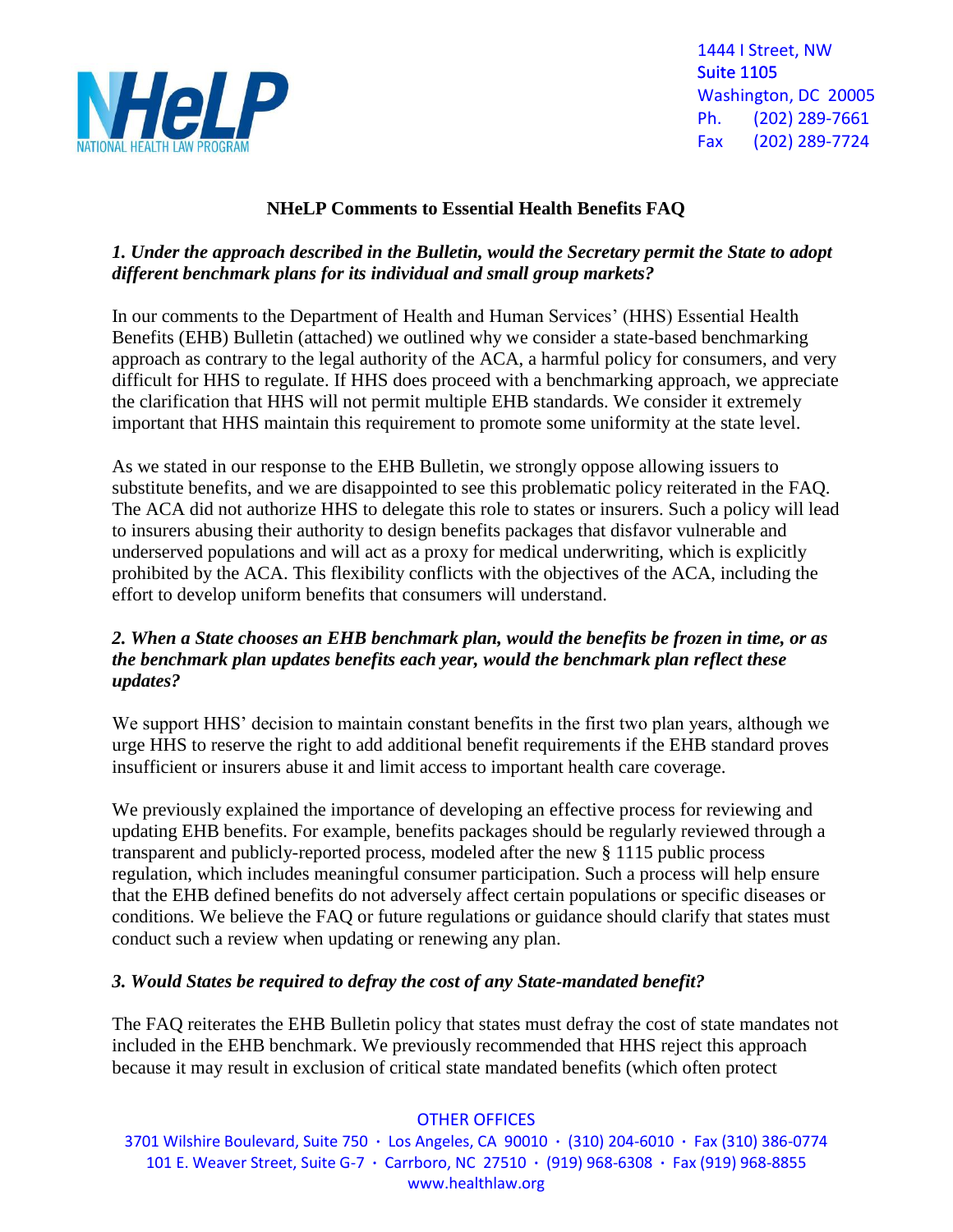underserved populations) and encourage states to select small group plans as their benchmarks (which will lead to inferior benefits packages).

We urge HHS to adopt a policy to protect important state mandates and promote selection of benchmarks offering broader coverage (not small group plan coverage). The two-year grace period, while potentially helpful to states in the short-term, only delays the inevitable conflict and does not change the fact that fiscally challenged states will have little choice but to drop mandates in two years. Mandates play a critical role in helping states address gender, racial, and disease-based disparities. An EHB standard which ignores state efforts to improve insurance coverage will undermine those efforts and put states and insurers in an untenable financial situation.

The FAQ also reiterates HHS' intent to use the largest small group plan as the default EHB benchmark plan when a state does not select a benchmark. We believe that setting the default as a small group plan risks providing consumers with an inferior benefits package. We recommend that the default be any one of the first three Medicaid benchmark options listed in § 1937 (i.e., FEHBP-equivalent, State employee, and largest HMO coverage). This policy would reduce harm to consumers resulting from inferior small group coverage and could create important uniformity of benefits between the Medicaid expansion and Exchange populations (and potentially Basic Health Plan populations). Our recommendation does not include Secretary-approved coverage because the insurance market should not depend on politics and what any given Presidentially-appointed Secretary is willing to approve. Insurers, Exchanges, and insured individuals need clear and dependable options.

## *4. Could a State add State-mandated benefits to the State-selected EHB benchmark plan today without having to defray the costs of those mandated benefits?*

We recognize that HHS may need to set some outer limit on the ability of states to freely add to the EHB with limitless state mandates. However, we recommend that any such policy contain an exception process whereby the state mandate can be added to the EHB if the state can demonstrate that the mandate already exists in a plurality of states, is supported by evidencebased practice or the recommendations of a relevant academic or medical association, or is in keeping with medical standards of care.

# *5. How must a State supplement a benchmark plan if it is missing coverage in one or more of the ten statutory categories?*

We previously explained why the policy of filling-in benchmark gaps by reliance on other benchmark plans is likely to result in inadequate coverage for consumers, and is counter to the ACA requirement to provide coverage in the 10 statutory categories. The FAQ, however, reiterates this policy, which we urge HHS to reconsider. First, the policy does not recognize a clear distinction between offering *no* coverage and offering *insufficient* coverage; HHS does not specify that states would have to fill-in for insufficient coverage. Second, reliance on another benchmark, which may itself be insufficient or subject to the same historical disparities in health coverage, is a poor method to fill-in benchmark coverage gaps. This offers a flawed solution if

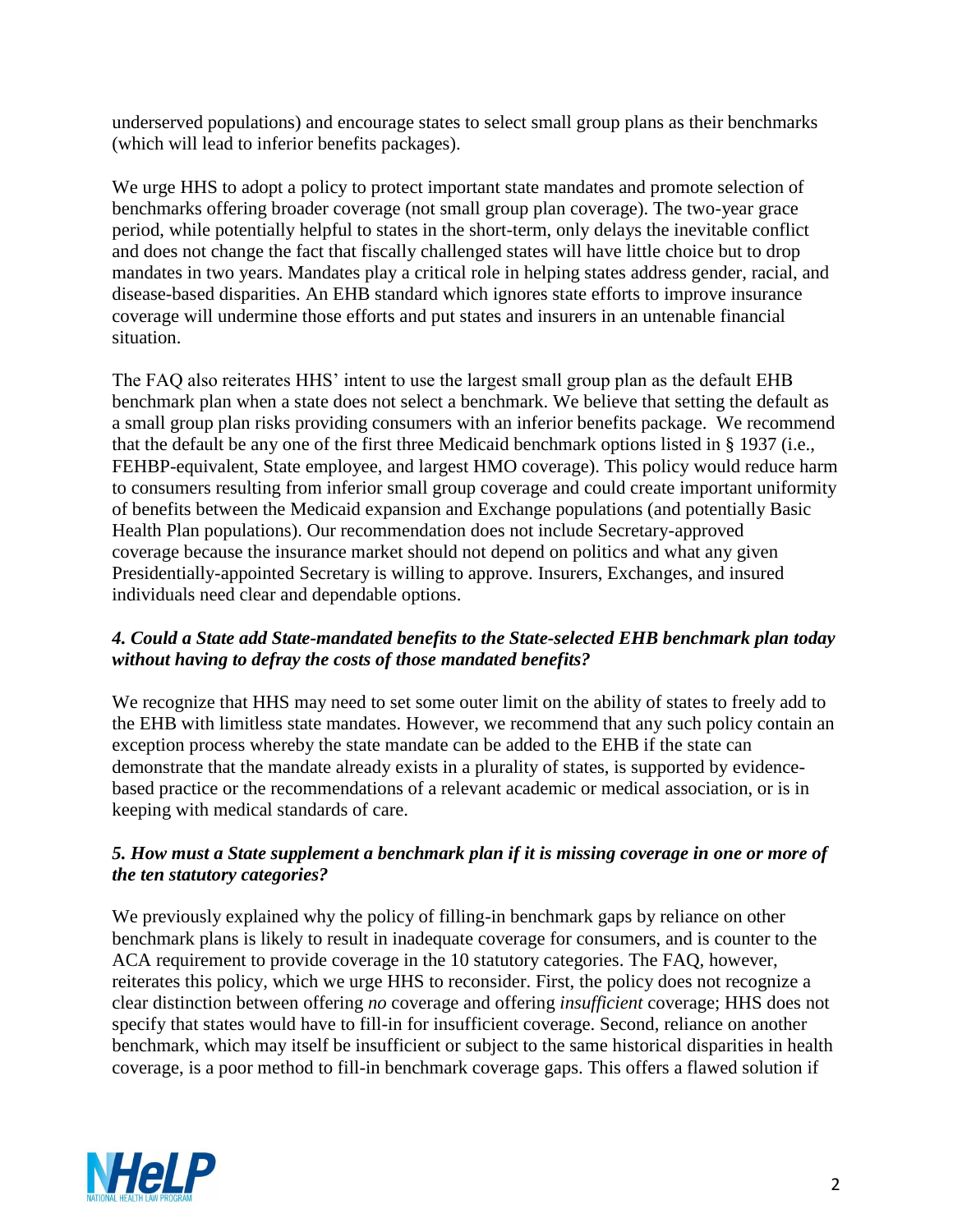the primary benchmark offers *no coverage*, and HHS' answer offers no solution if the primary or supplementary benchmark offers *poor coverage*.

In HHS' answer, it used the term "default" (in the 3<sup>rd</sup> sentence of paragraph 1). We believe HHS intended this as a term of art referring only to a situation where a state had not selected a benchmark and thus the largest small group plan applies. This sentence may be confusing to some readers who do not recognize this term of art and interpret "default" to mean the benchmark selected by the state. We recommend HHS clarifies the term.

The EHB Bulletin and FAQ state the benchmarking policy for habilitative and pediatric oral and vision services. As we previously recommended, services for children should utilize Medicaid's Early Periodic Screening Diagnosis and Treatment (EPSDT) standards, and habilitative services should meet the needs of the diverse populations who will rely on the coverage (and should not be at the discretion of insurers or tied to rehabilitative services, which serve an entirely different purpose).

NHeLP also recommends that HHS should make clear that any benchmark tied to a FEHBP must allow abortion coverage in accordance with ACA § 1303. Federal funding restrictions such as the Hyde Amendment should not apply to or otherwise limit EHB benchmark standards used for private coverage.

## *6. One of the currently intended benchmark plans is the largest plan by enrollment in any of the three largest products in the small group market. What is the difference between a plan and a product?*

While we understand the difficulty raised by the distinction between a product and plan as HHS defined them, we are concerned that the proposed policy could result in problematic limitations on care. If a health plan provides minimal coverage, but offers several riders to supplement care, HHS should consider the most popular riders as part of the benefits covered by the plan, if such a plan is selected as a benchmark. Failure to include these riders would limit the EHB and result in a smaller benefits package than the meaningful coverage individuals on that plan actually rely on. For example, if a certain rider is elected by 90% of the insured population, it should be included in the EHB standard because it is effectively part of the product. While we appreciate that HHS may not want to include all riders, we recommend that HHS develop a standard to include riders in the EHB based on factors such as election rates (e.g., selected by more than 50% of applicable enrollees), clinical importance (e.g., riders which offer critical clinical services), reduction of disparities, cost-effectiveness, or evidence-based medicine and accepted clinical practice.

We appreciate your final sentence confirming that under no circumstances may rider status obviate the requirement to provide all ten statutory EHB categories. If one of the ten categories is only provided by a rider, the state must supplement that category of coverage.

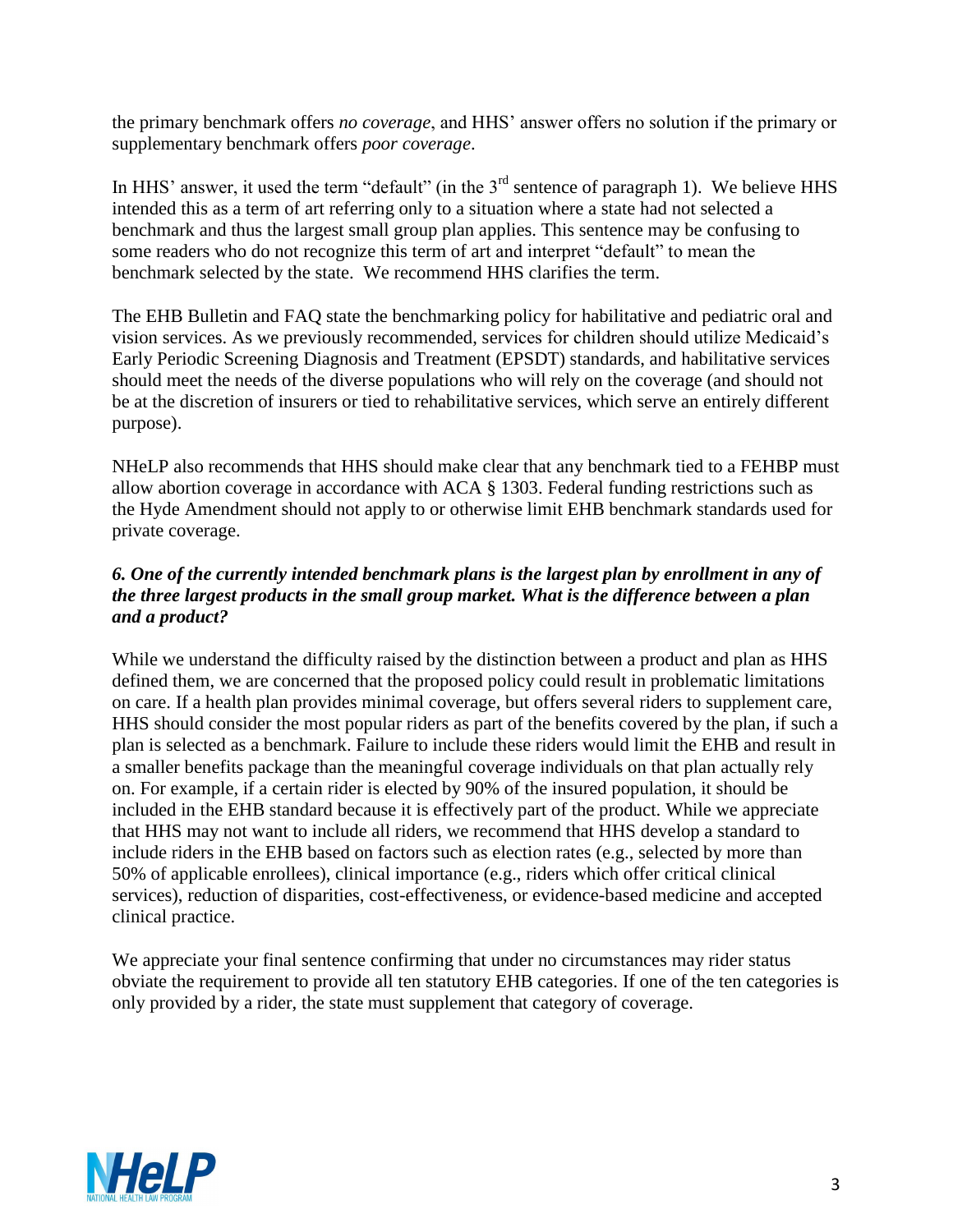### *7. What is the minimum set of benefits a plan must offer in a statutory category to be considered to offer coverage within the category consistent with the benchmark plan?*

While we commend HHS for reiterating that all benefit substitutions must at least be actuarially equivalent, we believe that the allowance of benefit substitution flexibility is a seriously flawed policy that HHS should abandon. As we previously discussed, benefit substitution would allow health plans to configure benefits to avoid undesired populations. This authority completely undermines the letter and intent of the ACA to ensure coverage in the 10 statutory categories and adequate overall coverage. We recommend the FAQ or future regulations or guidance require all EHB packages to include substantial coverage in all ten statutory categories. This coverage should be determined by the Secretary and defined as the amount needed to meet the needs of the covered population.

# *8. Can scope and duration limitations be included in the EHB?*

We commend the policy that any scope or duration limit in a plan would be subject to review pursuant to statutory prohibitions on discrimination in benefit design. We consider this critical to ensure that the EHB does not propagate the health disparities which persistently harm underserved populations. We believe HHS should develop a process for monitoring benefit design and to ensure discrimination does not occur.

We interpret HHS' use of the term "substantially equal" as a reference to a plan's ability to engage in benefit substitution, including altering scope of benefits and limits. As we previously stated in comments and in our answer to Question 1 above, benefit substitution will likely be used to create targeted barriers to care. Limitations, such as visit limits, are precisely the type of arbitrary and non-clinical methods that plans currently use to reduce costs, at the expense of consumer health. The most frequent victims of this practice are individuals who suffer from chronic conditions and other vulnerable individuals who cannot afford to pay out-of-pocket for care. For example, insurance plans often limit the number of mental health visits per year without any clinical justification. The limit is patently harmful for an individual with a chronic mental illness who needs regular visits which exceed an artificial limit.

We are gravely concerned that HHS' answer highlights a path for insurers to evade the ACA's important and historic limitations on annual and lifetime dollar limits. The answer implies that a plan can achieve through visit limits what it cannot achieve through dollar limits. This undermines the intent of the ACA and eviscerates one of its core and most popular protections.

#### *9. State-mandated benefits sometimes have dollar limits. How does the intended EHB policy interact with the annual and lifetime dollar limit provisions of the Affordable Care Act?*

We commend HHS' prohibition against benchmark plan dollar limits applying in the EHB context. We believe this policy matches the unmistakable intent of the ACA.

However, we believe that HHS' explicit allowance for plans to use a combination of benefit substitution and non-dollar limits to achieve the same result as the dollar limits violates the letter and intent of the ACA. Dollar limits prevent an enrollee from receiving needed health care

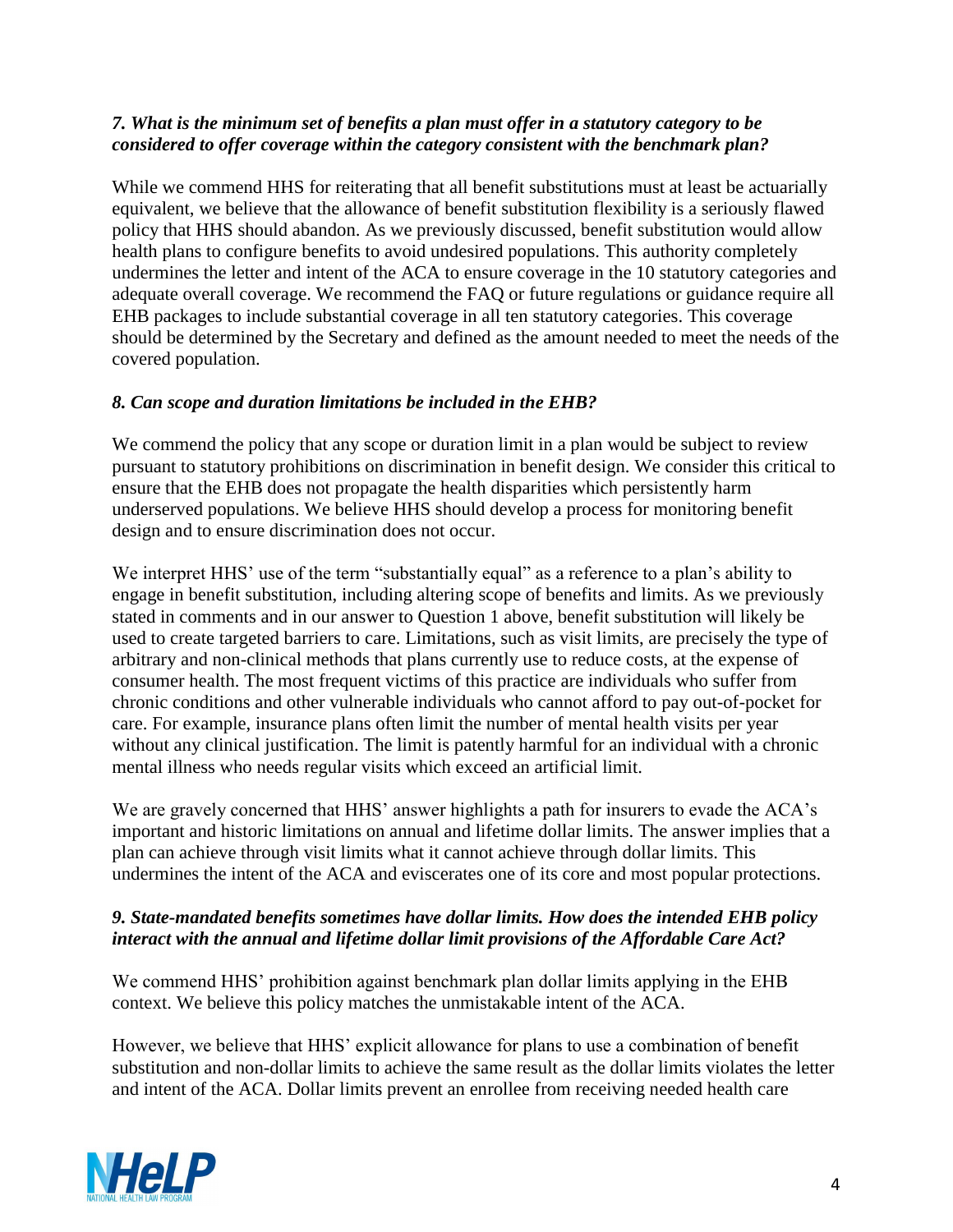without any clinical justification whatsoever. Allowing plans to redefine dollar limits into benefit limits simply creates a different path to the same result.

### *10. How would the intended EHB policy affect self-insured group health plans, grandfathered group health plans, and the large group market health plans? How would employers sponsoring such plans determine which benefits are EHB when they offer coverage to employees residing in more than one State?*

We appreciate HHS' clarification that self-insured, large group market, and grandfathered group plans must comply with the dollar limit prohibition for EHB services.

We do not understand why the EHB selection policy here does not mirror the policy used in Question 11 below (i.e., for small group plans the EHB is set to the employer's home state). We think the policy in Question 11 makes more sense since it affords states more control in setting minimum standards for businesses operating in the states.

We note, however, that this is the type of avoidable problem created by the failure to implement a strong *national* EHB standard, as we have previously recommended. Consumers and providers will continue to struggle to understand what is covered. Also, harmful interstate incentives (such as "race to the bottom") and misalignments will continue. More importantly, consumers will continue to face gaps in coverage due to excessive state (and insurer) flexibility.

Regardless of the method used to select the EHB for these plans, we do not understand why the Departments need to apply "enforcement discretion" for these plans. The EHB standard is readily available and these plans should have no more difficulty in evaluating their coverage than any other plan. We urge the Departments to vigorously enforce these requirements as may be necessary to change historical industry disparities.

## *11. In the case of a non-grandfathered insured small group market plan that offers coverage to employees residing in more than one State, which State-selected EHB benchmark plan would apply?*

We believe that HHS has provided a reasonable policy answer to the question. However, this is another unnecessary problem created by the failure to implement a strong national EHB standard; see Question 10 above.

# *12. How do the requirements regarding coverage of certain preventive health services under section 2713 of the PHS Act interact with the intended EHB policy?*

We commend and strongly support HHS' clarification that  $\S 2713$  of the PHSA will be included in EHB. This will help ensure that millions of people will have access to preventive care, and that women will be assured access to the full-range of health services to meet their needs. We thank HHS for this important policy and urge HHS to maintain it.

In addition, we strongly encourage HHS to require that all of the § 2713 preventive services be provided without cost-sharing. Given that the EHB applies to both Medicaid benchmark plans

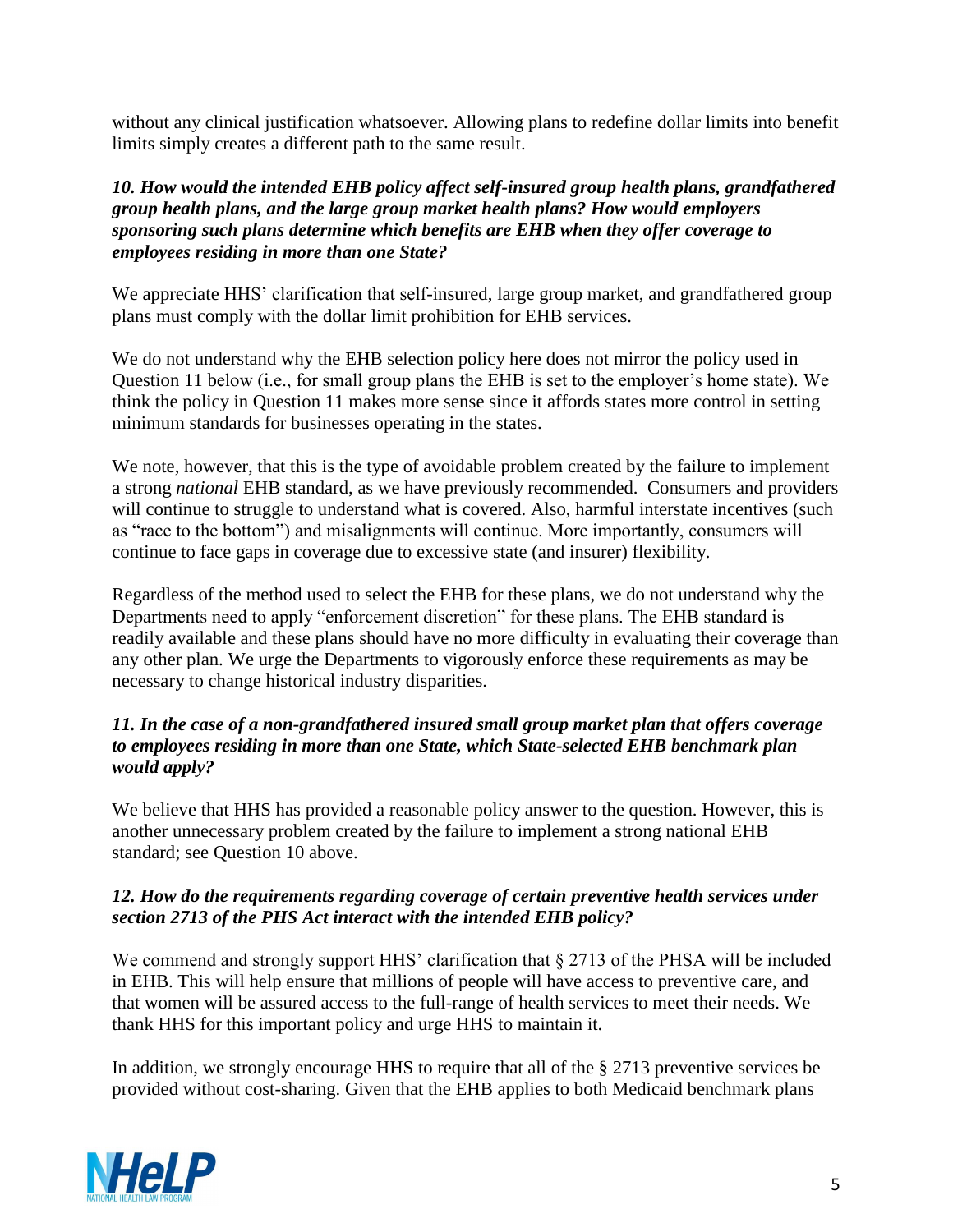and the Basic Health Program, the failure to prohibit cost-sharing for these services will create a barrier to care for these vulnerable populations and lead to the absurd result that higher income individuals enrolled in plans in the Exchange will have access to preventive services without cost-sharing, but lower income individuals may face cost-sharing for the same coverage.

## *13. Under the intended EHB approach, would the parity requirements in MHPAEA be required in EHB?*

We commend and strongly support HHS' clarification that the parity requirements of the Mental Health Parity and Addiction Equity Act (MHPAEA) apply to the EHB standard. This policy will help reverse a historical bias towards covering only physical health conditions. We thank HHS and urge HHS to maintain this policy to improve health disparities and access to mental health services.

We note, however, that the flexibility provided by HHS to states, and the extreme "substitution" flexibility proposed for insurers, undercuts parity by allowing historical coverage gaps to persist and permitting the design of benefits packages which select against sicker individuals. This will exacerbate the serious problems that already exist enforcing parity laws. We urge HHS to support parity by setting strong national EHB standards and eliminating any insurer flexibility to alter benefits.

### *14. Could a State legislature require that issuers offer a unique set of "EHB" the way Medicaid and CHIP benchmarks have options for Secretary-approved benefits, or benchmark equivalent benefits, if the State benefits are actuarially equivalent to one of the choices that HHS defines to be EHB?*

We agree with HHS' conclusion that states are not allowed to implement their own 'EHB benchmark equivalent' plans. This would be a harmful policy for health coverage standards and the ACA does not support this. We believe, however, that the flexibility provided to states and insurers to "substitute" benefits represents the same problem as allowing 'benchmark equivalent' plans and violates the ACA. For this reason, we oppose the substitution policy and urge HHS to reconsider it.

# *15. Would States need to identify the benchmark options themselves?*

We appreciate HHS' commitment to helping states identify the three largest FEHBP and small group market plans to help them make accurate and informed decisions. We strongly recommend that HHS make this information publicly available in a descriptive format that provides consumers with enough information to meaningfully compare the plans, including posting on websites as soon as the information is available, so consumers can provide states with informed stakeholder input. We also urge HHS to consider the timeliness/accuracy of data on the "healthcare.gov" website, and how HHS will oversee state identification of benchmarks (for example, which are the three largest state employee plans).

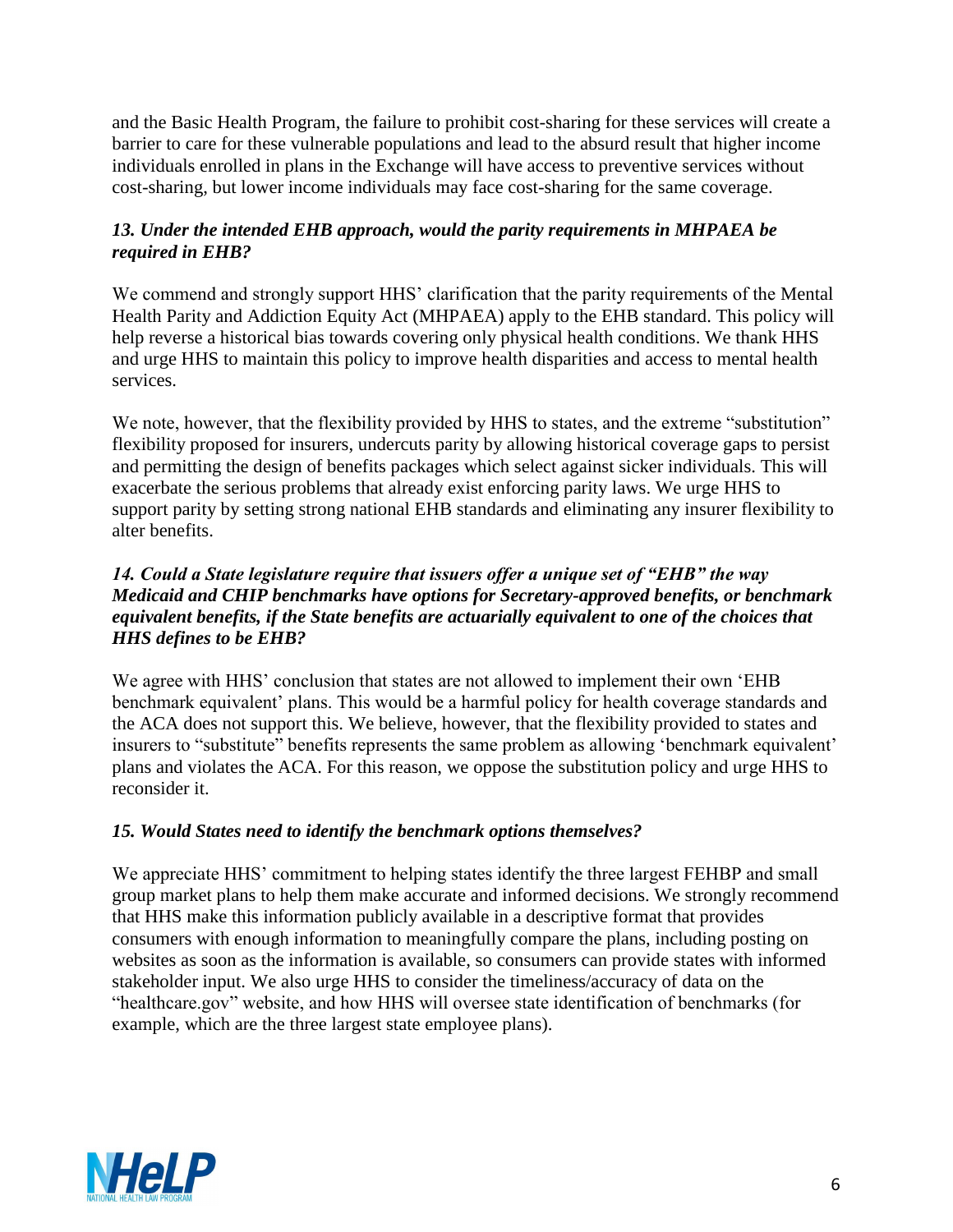## *16. When would States be required to select a benchmark plan?*

We support the implementation of a uniform policy in 2014 and 2015; the more stable the EHB benefit, the more likely consumers will understand their health care. We understand the need to adopt EHB standards early in the process to allow for system planning. However, we make two recommendations. First, regardless of the official time frame, HHS should not approve any EHB standard until the state has completed a robust consumer stakeholder public input process, modeled after the new § 1115 public process regulation, including notice and comment process (no less than 60 days). HHS' ambition for a tight timeline should not limit the voice of consumers. Second, HHS should reserve some process to require the addition of services to EHB standards which are determined to be inadequate based on unintended/unexpected outcomes or problems.

## *17. How would a State officially designate and communicate its choice of benchmark plan and the corresponding benefits to HHS?*

We strongly recommend that the state must, as part of its EHB selection process, include a robust consumer stakeholder process, modeled after the new § 1115 public process regulation, with an adequate notice and comment period (no less than 60 days).

We recommend a standardized reporting format that allows easy comparison between states, and requires sufficient details to fully evaluate the proposed EHB standard. We also believe that if HHS allows insurers to self-modify benefits (which we oppose and would violate the ACA), HHS should require the insurer to report their modifications using the same format, to allow easy comparison of the state EHB and the various modifications.

#### *18. How can my State find benefit information with respect to the default benchmark plan?*

We commend HHS for helping states identify default benchmark plans (although we oppose the use of small group plans as a default). We strongly recommend that the process for states to identify their default plans include a simultaneous process for public reporting of the default plan, including posting on a website an analysis of the plan benefits in a simple and standardized format.

#### *19. By empowering the State to select an EHB benchmark plan, does HHS intend that the State executive branch (i.e., State Insurance Department) or the legislative branch must make the selection?*

We commend HHS' clarification that the state Medicaid Agency is ultimately responsible for implementation of Medicaid standards. We strongly recommend that HHS not accept a state EHB selection process without a robust consumer stakeholder process, modeled after the new § 1115 public process regulation, including a notice and comment period (of no less than 60 days).

We understand that HHS may intend the default benchmark to address situations where a state process fails to identify a benchmark (for example, if a state has a state law requiring the EHB to be identified by legislation and the state fails to pass the EHB legislation). We recommend that

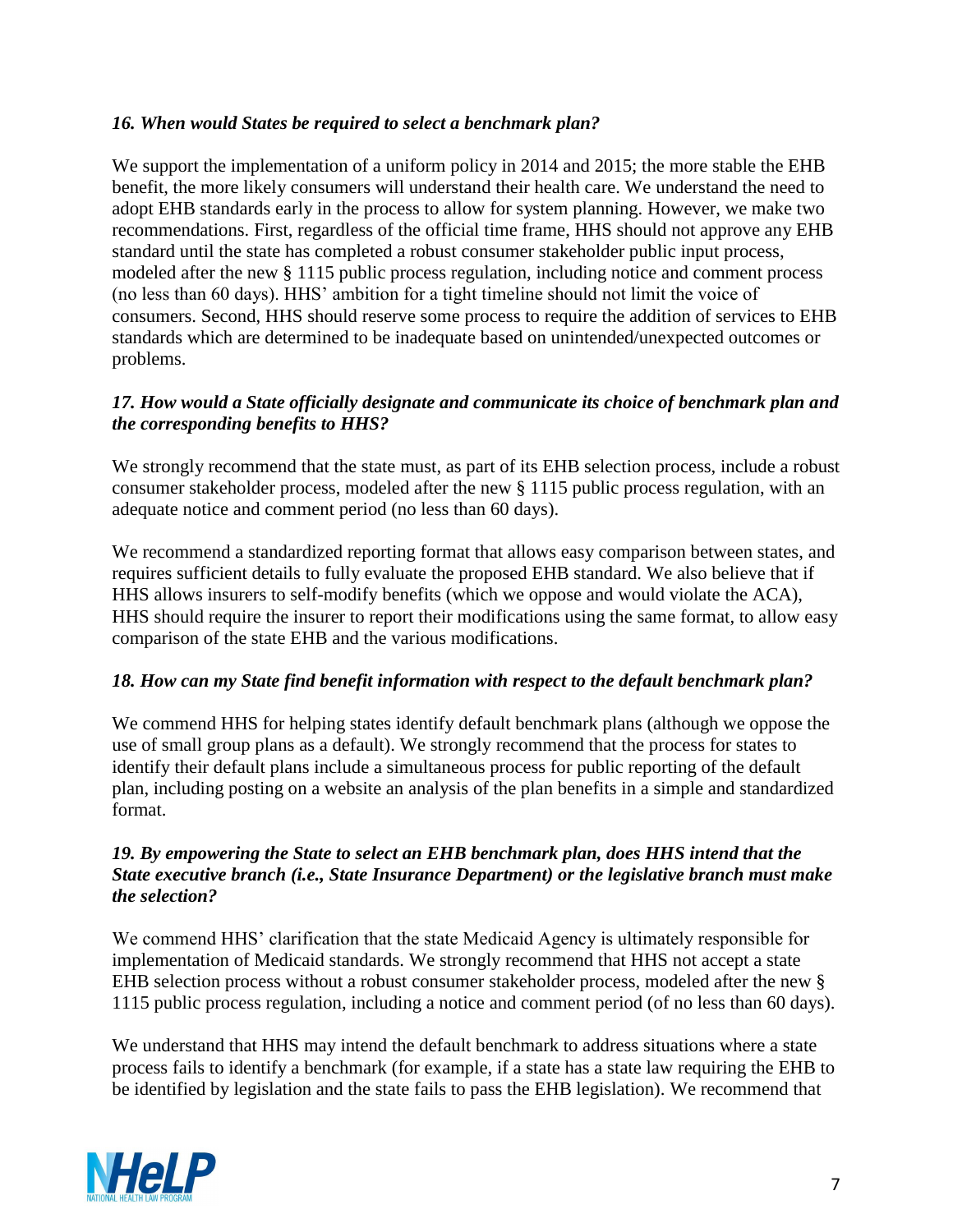HHS change the default process as per our suggestion in response to Question 3. Setting the Medicaid benchmark as the default EHB benchmark would protect consumers from harm where a state failed to identify the benchmark and would promote uniformity.

### *20. How would EHB be defined for Medicaid benchmark or benchmark-equivalent plans?*

We commend HHS for its broad policy of distinguishing between Medicaid § 1937 benchmark authority and the EHB standard. We believe HHS has correctly determined that states must primarily implement one of the § 1937 benchmarks for Medicaid, and then separately fill-in any gaps in the Medicaid benchmark based on the EHB standard. This distinction has been confusing for many states and stakeholders, and HHS' clarification is helpful.

We commend HHS for its decision not to apply a default benchmark in the Medicaid context.

We also commend HHS for restating the requirement for mental health parity compliance.

We interpret the FAQ to imply that the Medicaid benchmark would ultimately meet the ten statutory categories in the same way as the corresponding EHB benchmark (i.e., by reference to other EHB benchmark plans if the selected EHB benchmark lacks coverage in any of the ten categories). If this was not HHS' intent, we recommend HHS clarify the intended policy. Assuming this was HHS' intent, we reiterate our concern (raised in our previous comments and also above) that this policy is flawed, and the negative impact would be even more harmful for the Medicaid expansion population in at least the two ways described in our answer to Question 5. Considering the significant health risks of the Medicaid expansion population, HHS should fill-in any gaps in the ten statutory categories as intended by the ACA with a prescriptive requirement to offer enough coverage to meet the needs of the population.

### *21. Could a State select a different EHB benchmark reference plan for its Medicaid section 1937 benchmark and benchmark equivalent plans than the EHB reference plan it selects for the individual and small group market?*

We commend HHS for the clarification that states can adopt differing Medicaid and Exchange benchmarks. While we have generally recommended that optimal policy would be to base EHB benchmarking on the Medicaid benchmark options to support uniformity, we believe that the framework HHS has developed necessarily requires that states could have differing benchmarks.

While we recognize that HHS may allow a state to operate multiple Medicaid benchmark plans, we do believe that HHS should consider whether states may abuse the authority to use multiple plans (i.e., without Medicaid comparability protections), and how HHS could curb this abuse.